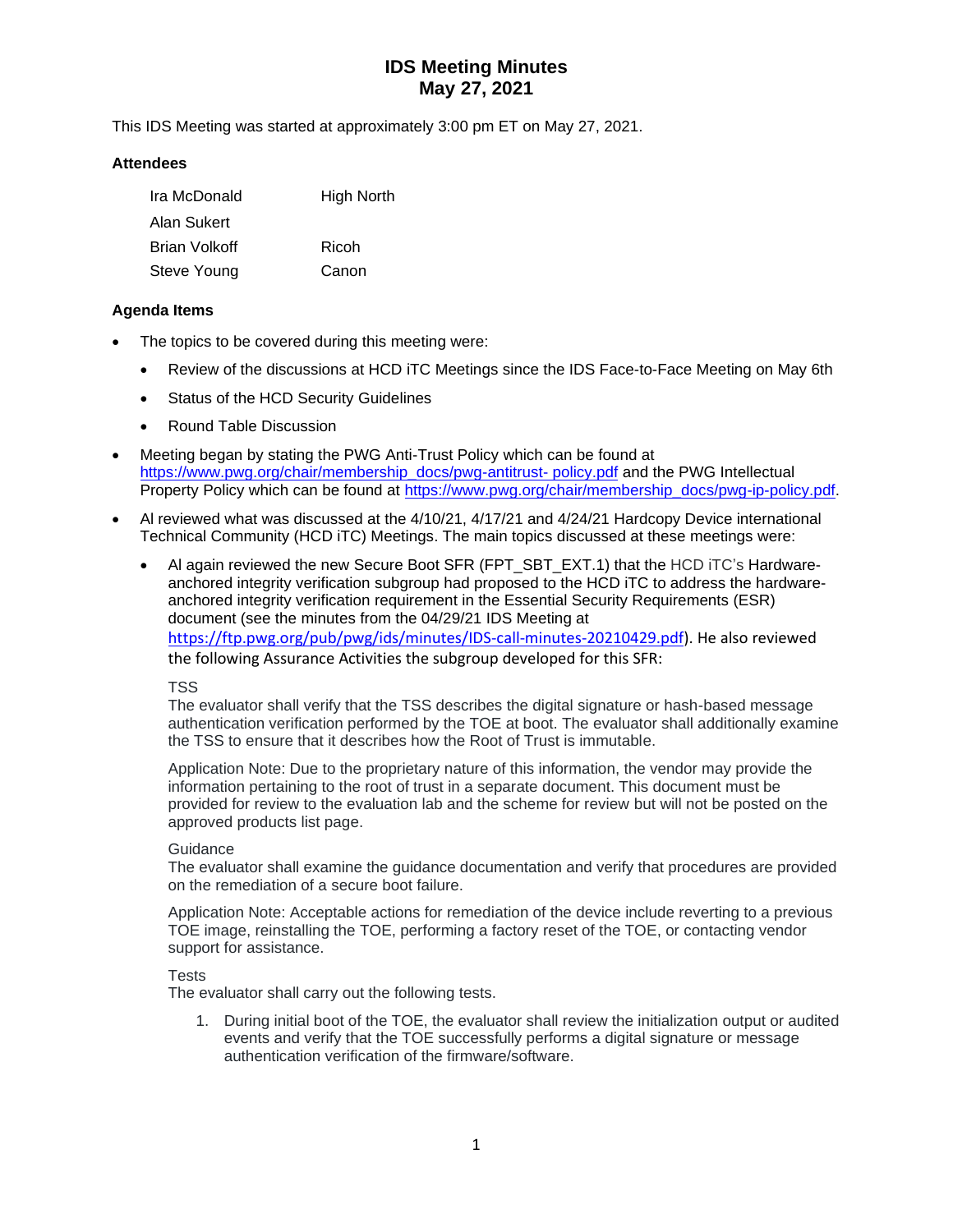2. The evaluator shall attempt to boot the TOE using firmware/software with an invalid digital signature or message authentication verification and verify that the verification check fails and the TOE halts initialization.

Application Note: Verification of the Root of Trust is out of scope for Test 2.

- 3. The evaluator shall attempt to boot the TOE using an invalid firmware image and verify that upon failure, the TOE performs the action selected within FPT\_SBT\_EXT.1.4.
- 4. (conditional) If 'revert to previous TOE image' is selected, the evaluator, following a failed boot attempt, shall review the guidance documentation and perform the actions and confirm that the TOE returns to an operational state following the remediation action.
- 5. (conditional) If 'boot into single user mode' is selected, the evaluator, following a failed boot attempt, shall review the guidance documentation and perform the actions and confirm that the TOE returns to an operational state following the remediation action.
- 6. (conditional) If 'reinstall TOE' is selected, the evaluator, following a failed boot attempt, shall review the guidance documentation and perform the actions and confirm that the TOE returns to an operational state following the remediation action.
- 7. (conditional) If 'factory reset' is selected, the evaluator, following a failed boot attempt, shall review the guidance documentation and perform the actions and confirm that the TOE returns to an operational state following the remediation action.

Application Note: If 'contact vendor support' is selected, the evaluator may work directly with the vendor point of contact for the evaluation to exercise the guidance actions. An actual ticket is not required to be generated and submitted on the vendor support page.

Al then went through the JBMIA comments against the FPT\_SBT\_EXT.1 SFR and Assurance Activities:

#### **1. Comment: The expected functions and the target objects for FPT\_SBT\_EXT.1.2 and FPT\_TST\_EXT.1 looks very close. Do you expect that FPT\_TST\_EXT.1 will be removed?**

JBMIA agreed the two SFRs were not redundant after It was brought that the TST Testing SFR is aimed at meeting a different ESR requirement (The HCD shall test some subset of its security functionality to ensure that the security functionality is not compromised by the detectable malfunction) than the Secure Boot SFR e.

#### **2. Comment: It should be described what is "Root of Trust" in somewhere.**

#### **It should be described what comprises of "Root of Trust" and how "Root of Trust" is used to guarantee the integrity of software/firmware.**

It was acknowledged that this information is missing and that we are working on adding wording in the HCD cPP and HCD SD to address this issue.

Ira provided two definitions of Root of Trust to help address this comment:

From ISO Online Terms dictionary: Root of Trust: The complete set of Roots of Trust has at least the minimum set of functions to enable a description of the platform characteristics that affect the trustworthiness of the platform. [ISO/IEC 11889-1:2015]

Roots of Trust: Highly reliable hardware, firmware, and software components that perform specific, critical security functions. Because roots of trust are inherently trusted, they must be secure by design. Roots of trust provide a firm foundation from which to build security and trust. Source(s): NIST SP 800-172 from NIST Roots of Trust Project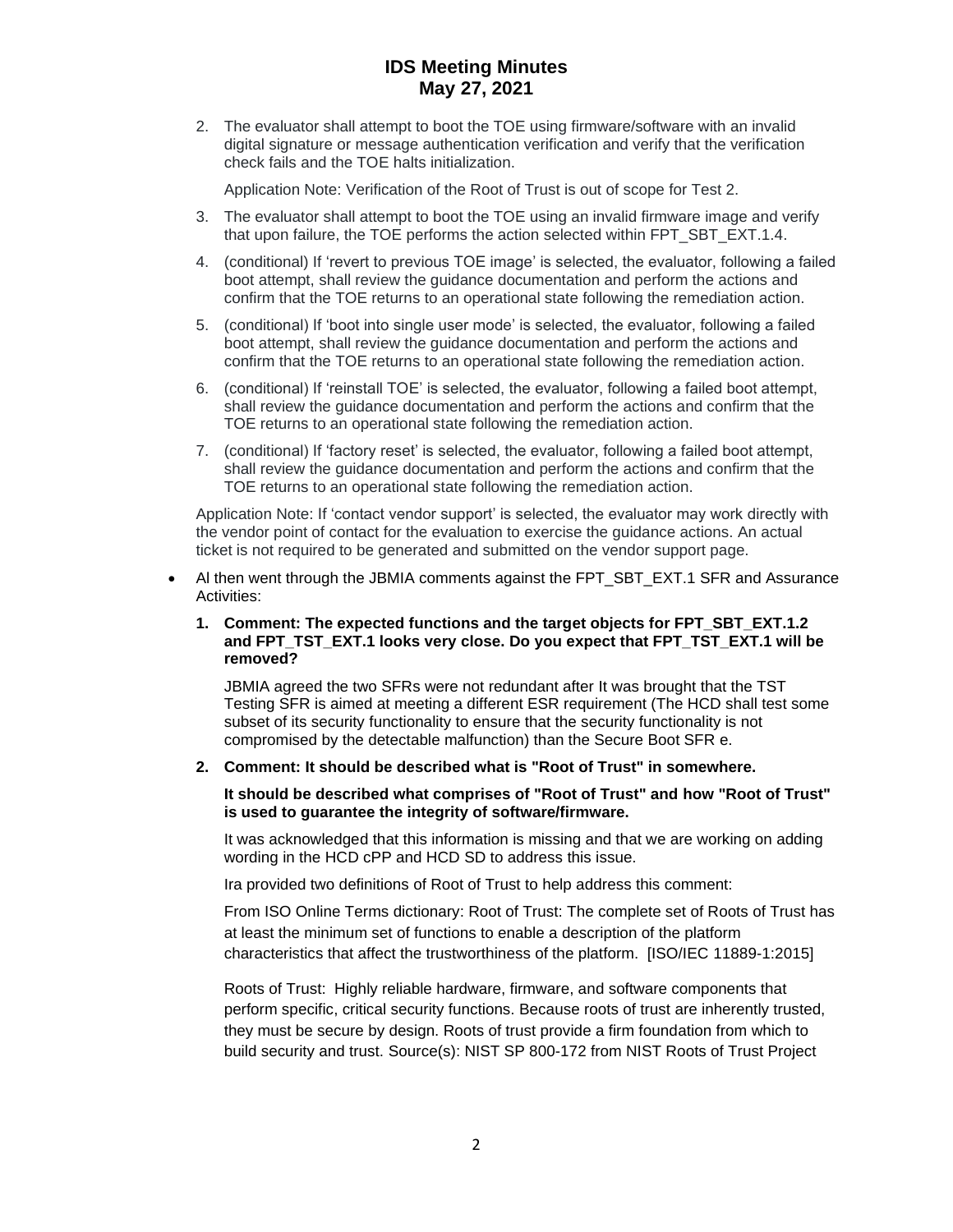**3. Comment: What if we modify FPT\_SBT\_EXT.1.3 so that the expected purpose is added, and include an assignment section which allows vendor to define an appropriate behavior to fulfill the expectation in the selection? For example,**

**FPT\_SBC\_EXT.1.3 The TSF shall [selection: enter maintenance mode, boot into single user mode, halt boot process, reboot the device, [assignment: another behavior of TOE]] in the event of a boot time verification failure so that the corrupted software/firmware isn't invoked.**

**According to MoM of Hardware Anchored Integrity Verification SG, I know that you are asking ITSCC and JISEC's expectation when the corrupted software/firmware is detected. I guess the result may affect this SFR, but if the expectation would be specified, please consider the above proposal.**

The discussion eventually boiled down to the question the HCD iTC posed to ITSCC (the Korean Scheme) and JISEC (the Japanese Scheme) - if an integrity verification of firmware/software at boot fails, what is more important to Scheme members -- "Notifying the user of the failure" in some way or "not execute operational code (such as printing, scanning, etc.) and allowing the device to power down in some way". It was felt his issue couldn't be adequately until a response from ITSCC and JISEC on this question was received.

**4. Comment: Test 1 looks not to verify the particular method, and it seems not a problem. If it is your expectation, isn't it okay to remove the sentence after "and verify that"?**

It was pointed out that Tests 2-4 are tests for when the integrity verification fails, but Test 1 a test for a successful integrity verification, so Tests 2 and 3 do not cover Test 1. It was also pointed out that if you remove everything starting with "verity that…" from Test 1 you basically have no test case at all, so you no longer have any test case showing a successful integrity verification.

It was agreed to make the following change to Test 1:

*During initial boot of the TOE, the evaluator shall review the initialization output or audited events and verify that the TOE successfully performs verification of the firmware/software.*

**5. Comment: What kind of "mechanism" is expected for the option "contact vendor support" in FPT\_SBG\_EXT.1.4?**

#### **If you expect the indication for "contact vendor support", the wording for the option should be modified?**

We agreed that the device will not contact vendor support as the element seems to indicate, so we need to add an Application Note to clarify this particular entry. Ira made a good suggestion to change this particular option to read "display/print contact information to contact vendor support". Al agreed to bring that up to the Hardware-anchored integrity verification subgroup at its next meeting.

#### **6. Comment: FPT\_SBT\_EXT.1.2**

#### **What kind of method do you expect to protect to store Symmetric key for message authentication?**

After a long discussion it was agreed that since we had to support key hash-based and hmac-based message authentication which depends on symmetric keys to do the integrity verification, we had to support protection of symmetric keys. What we will need to do next is look at what crypto SFRs are needed to support FPT\_SBT\_EXT.1 and what other SFRs are needed to support protection of symmetric keys.